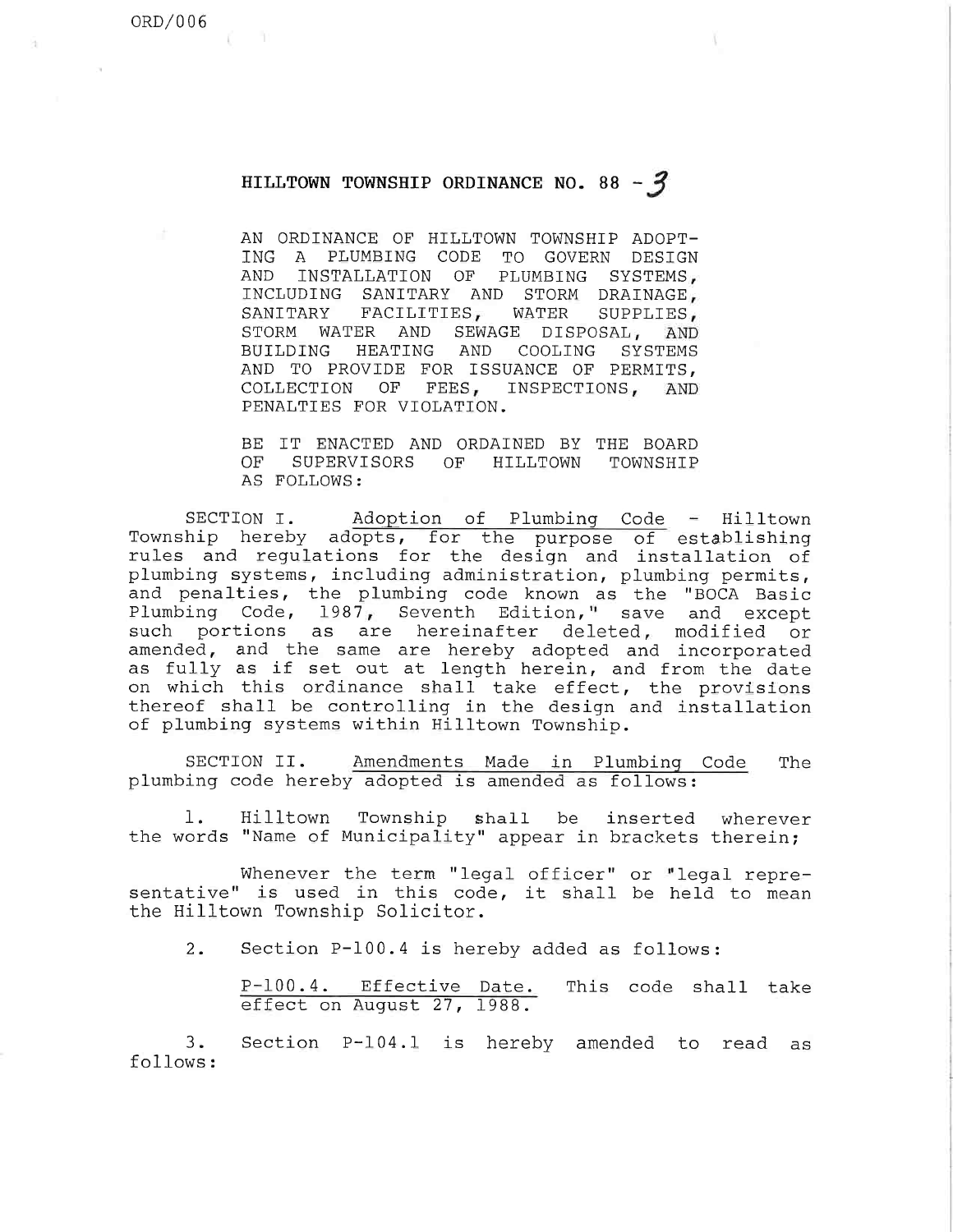P-104.1 Continuation. The legal use and occupancy of any structure existing on August 27, 1988, or for which it had been heretofore approved, may be continued without change except as may be specifically covered in this code or deemed necessary by the plumbing official for the general safety and welfare of the occupants and the public.

 $4.$ Section 114.2 is hereby amended to read as follows:

P-114.2 Fee Schedule. For approving plans and issuing a permit therefor, to include inspection of the work during its progress and for final inspection and supervision of the rest of the work to be made by the plumber on plumbing installations, the administrative authority shall be entitled to receive filing fees and permit fees as shall be established from time to time by Hilltown Township by separate Fee Resolution.

 $5.$ Section 117.4 is hereby amended to read as follows:

P-117.4 Violation Penalties. Any person, copartnership or corporation violating any of the provisions of this ordinance hereby adopted shall, upon summary proceedings brought in the name of the Township before any Justice of the Peace, be fined upon conviction in an amount not exceeding Six Hundred (\$600.00) Dollars, or in default thereof, be sentenced and committed to the county jail for a period not exceeding thirty (30) days.

Whenever any such person specified in the paragraph above who violates this Ordinance will be issued a Cease and Desist form by the Building Inspector. The Cease and Desist form will list the violations and correction of the violation shall commence within five (5) days after notice and correct all violations within thirty (30) days of notice. If corrections are not commenced within five (5) days or completed within thi (30) days, each day that a violation conti shall be considered a separate offense punishable by the like fine or penalty, and additional written notice shall not be necessary.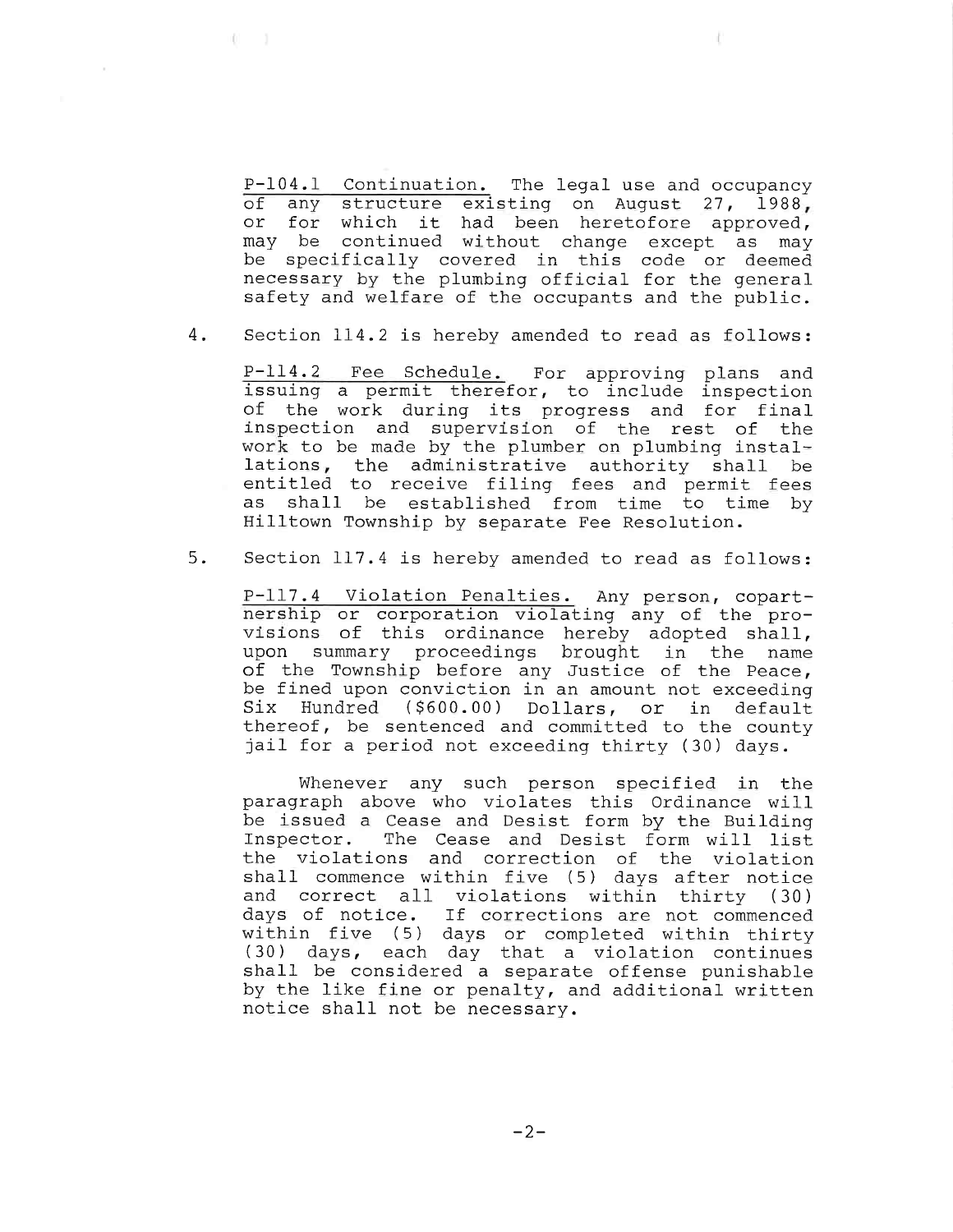The application of the above penalties shall not be held to prevent the enforced removal of prohibited conditions, by an action at law or in equity instituted by the Township of Hilltown.

б. Section 118.2 is hereby amended to read as follows:

P-118.2 Unlawful Continuance. Any person who shall continue any work in or about the structure after having been served with a stop work order pursuant to this code or to any other ordinance of Hilltown Township, except such work as that person is directed to perform to remove a violation or unsafe condition, shall be liable to a fine not exceeding Six Hundred (\$600.00) Dollars, or in default thereof be sentenced and committed to the county jail for a period not exceeding thirty (30) days.

The application of the above penalties shall not be held to prevent the enforced removal of prohibited conditions, by an action at law or in equity instituted by the Township of Hilltown.

7. Section P-201.0 is hereby amended to read as follows:

> P-201.0 Administrative Authority: The person appointed by the Township of Hilltown to the position of Building Inspector with authority to administer and enforce the provisions of this code.

8. Section P-303.2 is hereby amended to read as follows :

> P-303.2 Public Systems Available. A public water supply system or public sewer system shall be deemed available to premises used for human occupancy if such premises are within one hundred fifty (150) feet, measured along a street, alley or easement, of the public water supply or sew system, and a connection conforming with th standards set forth in this code may be made thereto. This provision however is and shall be superseded by any separate ordinance of Hilltown Township concerning public water supply systems or public sewer systems, and more particularly Ordinance Numbers 87.2 and 87.3.

> > $-3-$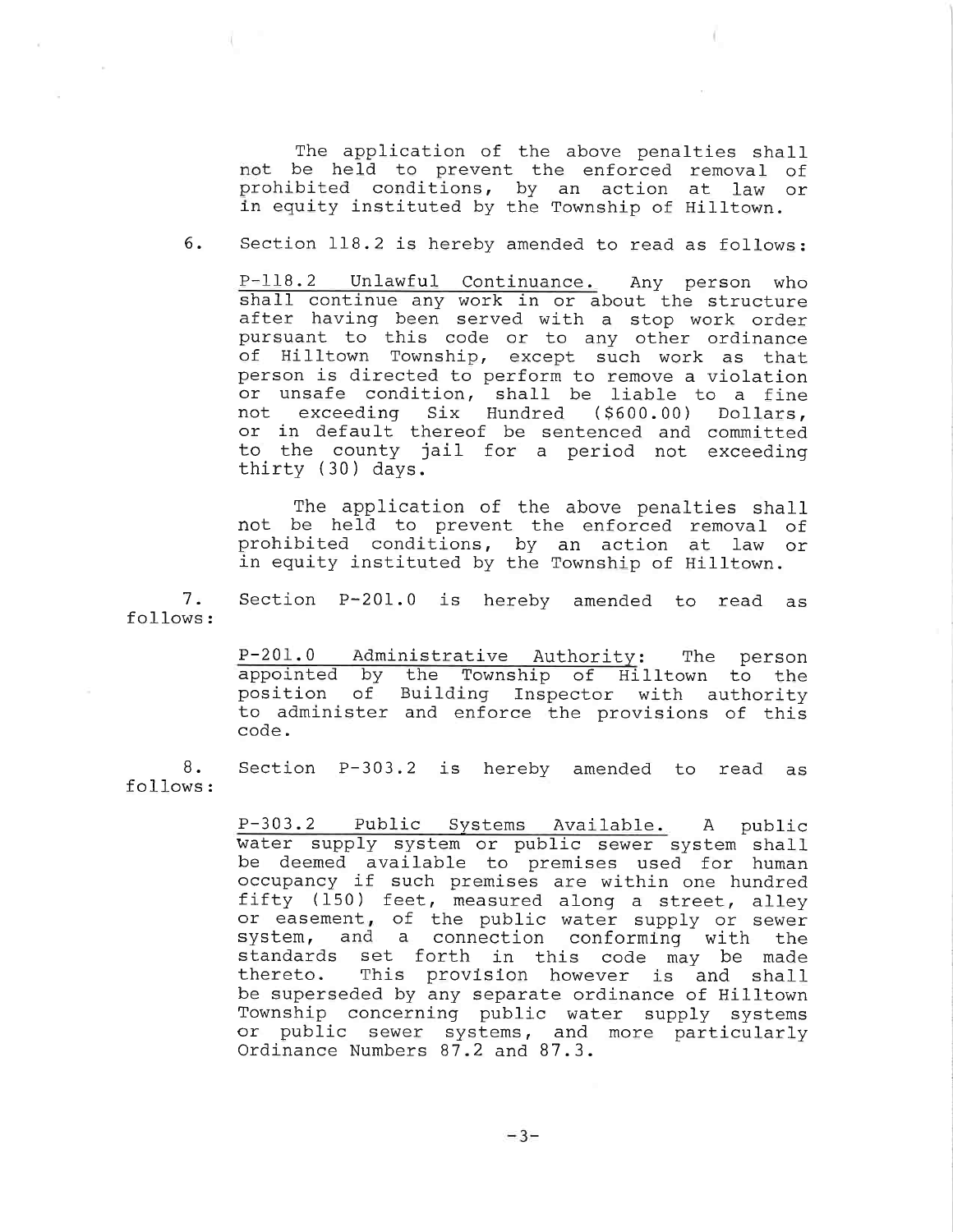9. Section P-308.3 is hereby amended to read as follows:

> P-308.3 Freezing. Water service piping and sewers shall be installed below recorded fro penetration but not less than three (3) feet below grade for water piping and three (3) feet below grade for sewers. Plumbing piping in exterior building walls shall be adequately protected against freezing by insulation or heat or both.

SECTION III. State Law and Regulations - In all matters that are regulated by the laws of the Commonwealth of Pennsylvania or by regulations of departments or agencies of the Commonwealth promulgated by authority of law, such laws or regulations, as the case may be, shall control where the requirements thereof are the same as or moi limiting than the provisions of this ordinance. The cod shall control in all cases where the State requirements are not as strict as those contained in this ordinance.

SECTION IV. or part of this ordinance shall not affect the remai sections. Validity - The invalidity of any sect

SECTION V. Provisions to be Continuation of Existing Requlations - The provisions of this ordinance, so far as they they are the same as those of ordinances and/or codes in force immediately prior to the enactment of this ordinance, are intended as a continuation of such ordinances and codes and not as new enactments. The provisions of this ordinance shall not affect any act done or liability incurred, nor shall they affect any suit or prosecution pending or to be instituted to enforce any right or penalty or to punish any offense under the authority of any of the repealed ordinances.

SECTION VI. Hearing - Every applicant and owner of the premises and other parties in interest shall have the right to demand in writing a hearing before the Board of Supervisors of Hilltown Township to contest any decision or order made by them. Such demand for a hearing shall be signed by the contesting party stating what portions of the Building Inspector's decision on orders are contested and his, or her, or their interest in the premises.